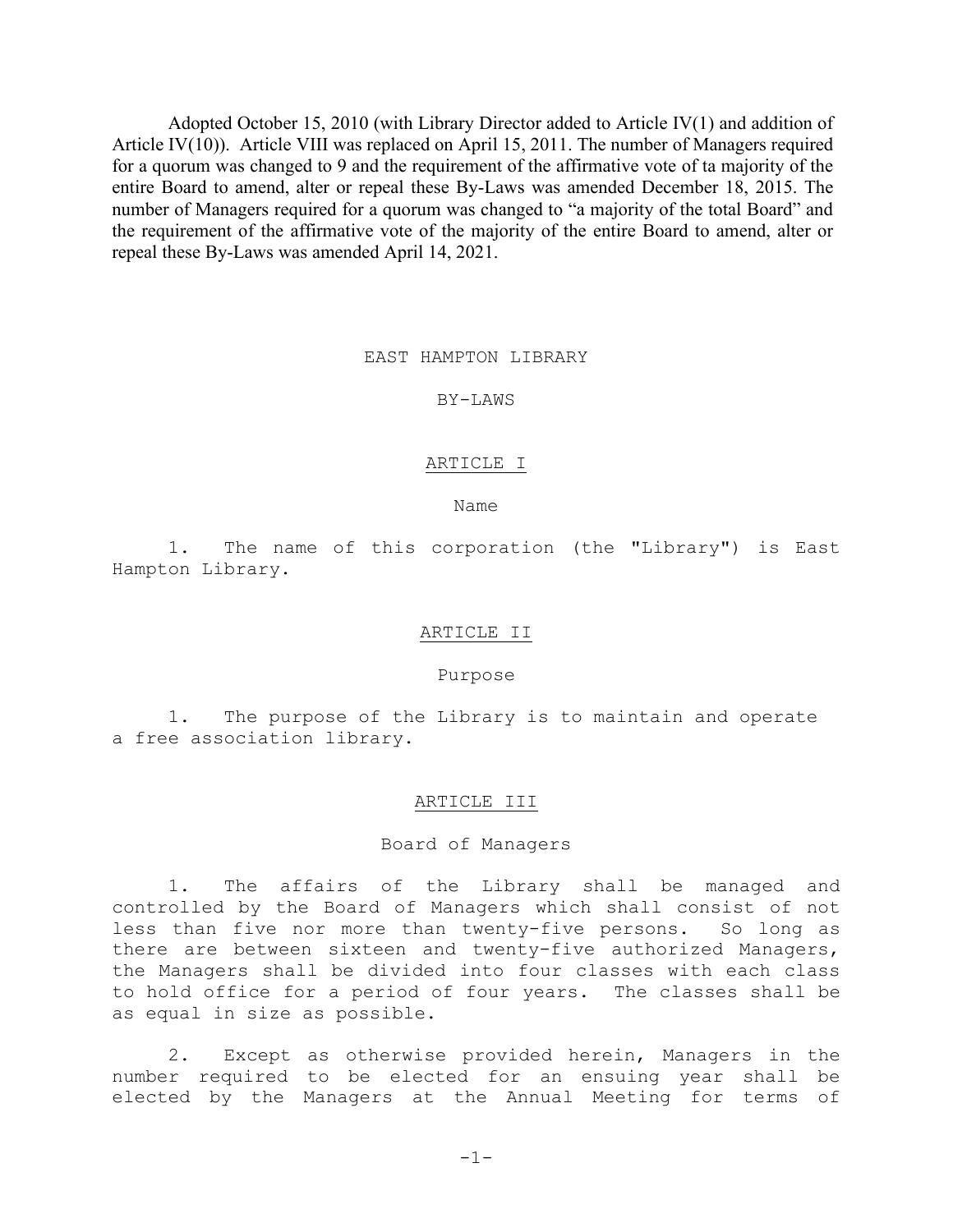office of up to four years and until their respective successors are duly elected and qualify. In addition, the Town Supervisor of the Town of East Hampton and the Mayor of the Village of East Hampton or their representatives shall be *ex officio* non-voting members of the Board.

3. In case of any vacancy on the Board of Managers caused by death, resignation or any other cause, a Manager to fill the vacancy shall be elected as soon as practicable by a majority of the Managers then in office, although less than a quorum, at any regular or special meeting of the Board. Every Manager so elected shall, unless sooner displaced, serve until the next Annual Meeting and until his successor is duly elected and qualifies.

4. Regular meetings of the Board of Managers shall be held on the third Friday of each month, at such places, within or without the State of New York, and at such times as the Board of Managers shall select and as shall be designated in the notice of such meeting. The May meeting of the Board shall be the Annual meeting. The Corresponding Secretary shall give to each Manager written notice of each such meeting mailed not more than ten nor less than five days prior to the meeting.

5. Special meetings of the Board of Managers may be held within or without the State of New York and may be called at any time by the President and shall be called by the President upon the written request of any two or more Managers who file such<br>request with the Recording Secretary. The Corresponding request with the Recording Secretary. Secretary shall give to each Manager written notice of each such special meeting mailed not more than ten nor less than five days prior to the meeting, which notice shall state the time, place and purposes of the meeting, and in the case of a meeting called at the request of two or more Managers, shall state the names of such Manages.

6. At any regular, Annual or special meeting of the Board of Managers, the quorum shall be a majority of the total Board. Each Manager shall be entitled to vote on all questions presented. the act of the majority of Managers present at any meeting at which a quorum is present shall be the act of the board except as otherwise provided by law, the Certificate of Incorporation or those By-Laws. A majority of the Managers present, although less than a quorum, shall have power to adjourn from time to time until a quorum is present for any regular, Annual or special meeting of the Board.

 $-2-$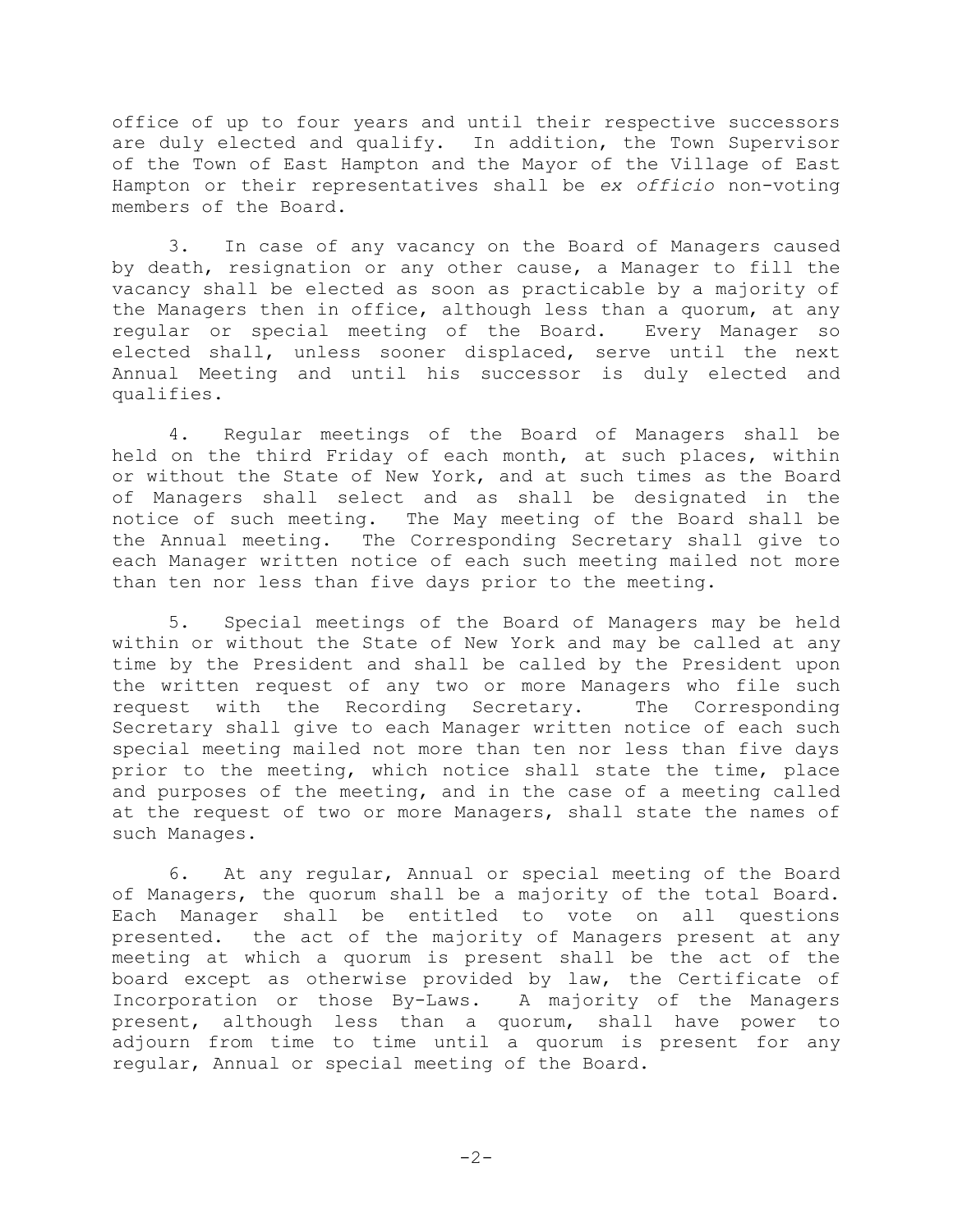7. Any action required or permitted to be taken by the Board of Managers or any committee thereof may be taken without a meeting, if all members of the Board or committee consent in writing to the adoption of a resolution authorizing the action. The resolution and the written consents thereto by the members of the Board or committee shall be filed with the minutes of the proceedings of the Board or committee.

8. Any one or more members of the Board of Managers or any committee may participate in a meeting of such Board or committee by means of a conference telephone or similar communications equipment allowing all persons participating in the meeting to hear each other at the same time. Participation by such means shall constitute presence in person at a meeting.

## ARTICLE IV

# Officers

1. The officers of the Library shall be a Chair of the Board, President, an Executive Vice President, a First Vice President, a second Vice President, a Corresponding Secretary, a Recording Secretary, a Treasurer, two Assistant Treasurers, and the Library Director. In addition, the Board of Managers, from time to time, may elect such other officers and confer upon such officers those powers and duties which it shall deem necessary or advisable for the conduct of the affairs of the Library. Any officer may hold two offices except that the same person shall not be both President and Secretary. All officers shall be Managers.

2. The officers shall be elected by the Managers at the Annual Meeting and shall serve, at the pleasure of the Board, until the next Annual Meeting or until their respective successors are duly elected and qualify.

3. In case any officer's position becomes vacant by reason of death, resignation or any other cause, an officer to fill the vacancy shall be elected as soon as practicable at a regular or special meeting of the Board of Managers. Every officer so elected shall, unless sooner displaced, serve until the next regular election of officers at the Annual Meeting.

4. The Chair of the Board shall preside at all meetings of the Board of Managers and shall perform such other duties as are necessarily incident to the office of Chair. The President shall preside at all meetings not attended by the Chair and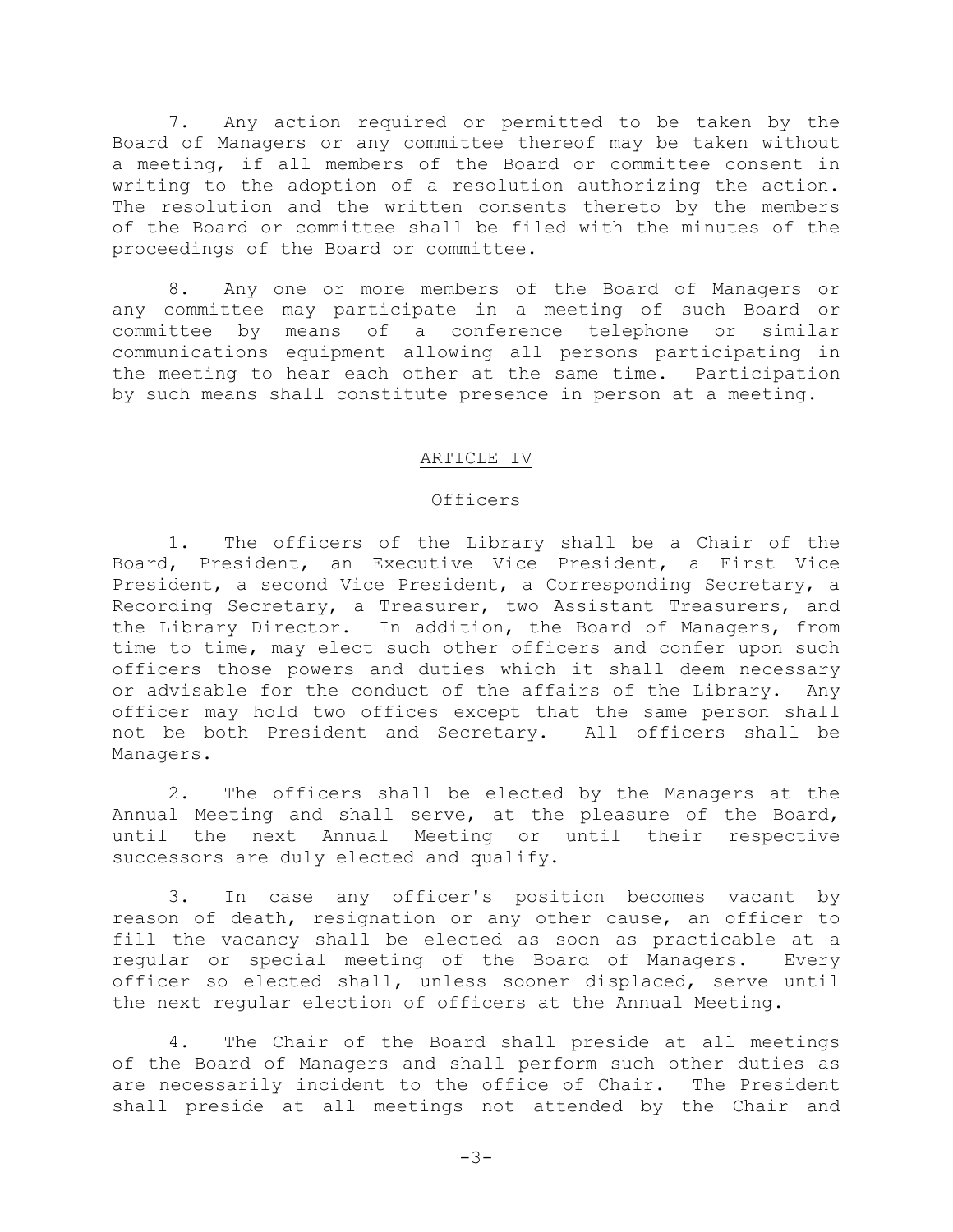shall be responsible for coordinating the Board Committees with the Director of the library and other duties normally incident to the officer of the President.

Subject always to the specific directions of the Board of Managers, the Chair, the President, any of the Vice Presidents or the Treasurer, severally, shall have power to give receipts for monies due and payable to the Library from any source, and to execute and deliver, and to affix the seal of the Library (when such affixing is deemed necessary or advisable) to, contracts, reports, certificates, leases for property rented by the Library, transfers of and powers of attorney to transfer, and proxies to vote upon, stocks, bonds and other securities standing in the name of the Library, and any and all other written contracts, agreements or instruments to which the Library shall be a party.

5. The Vice Presidents in order of seniority shall, in the absence or disability of the President, perform the duties and exercise all the powers of the President, and, in the absence of both the President and all Vice presidents, the Treasurer shall perform the duties and exercise all the powers of the President.

6. The Corresponding Secretary shall give due and timely notice to the Managers of all their meetings and shall be responsible for preparing and dispatching all correspondence and for the preservation of the correspondence files of the Library.

7. The Recording Secretary shall keep a record of all the meetings and proceedings of the Board of Managers. He shall be the custodian of the minutes and seal of the Library, and attest all acts of the Library when such attestation is required or deemed advisable.

8. The Treasurer shall have general care and custody of all funds and securities of the Library subject to the directions of the Board of Managers. He shall be responsible for collecting and paying out Library funds and shall maintain full and complete records of all financial transactions and shall submit financial reports to each meeting of the Board of Managers in such form as the Managers may prescribe. At the Annual Meeting, he shall submit a detailed report of the<br>transactions of the Library for the preceding fiscal year. The transactions of the Library for the preceding fiscal year. Board of Managers, in its discretion, may require that the Treasurer, and such other persons as may be designated to handle funds of the Library, be bonded. The books, accounts and investments of the Library shall be audited and examined by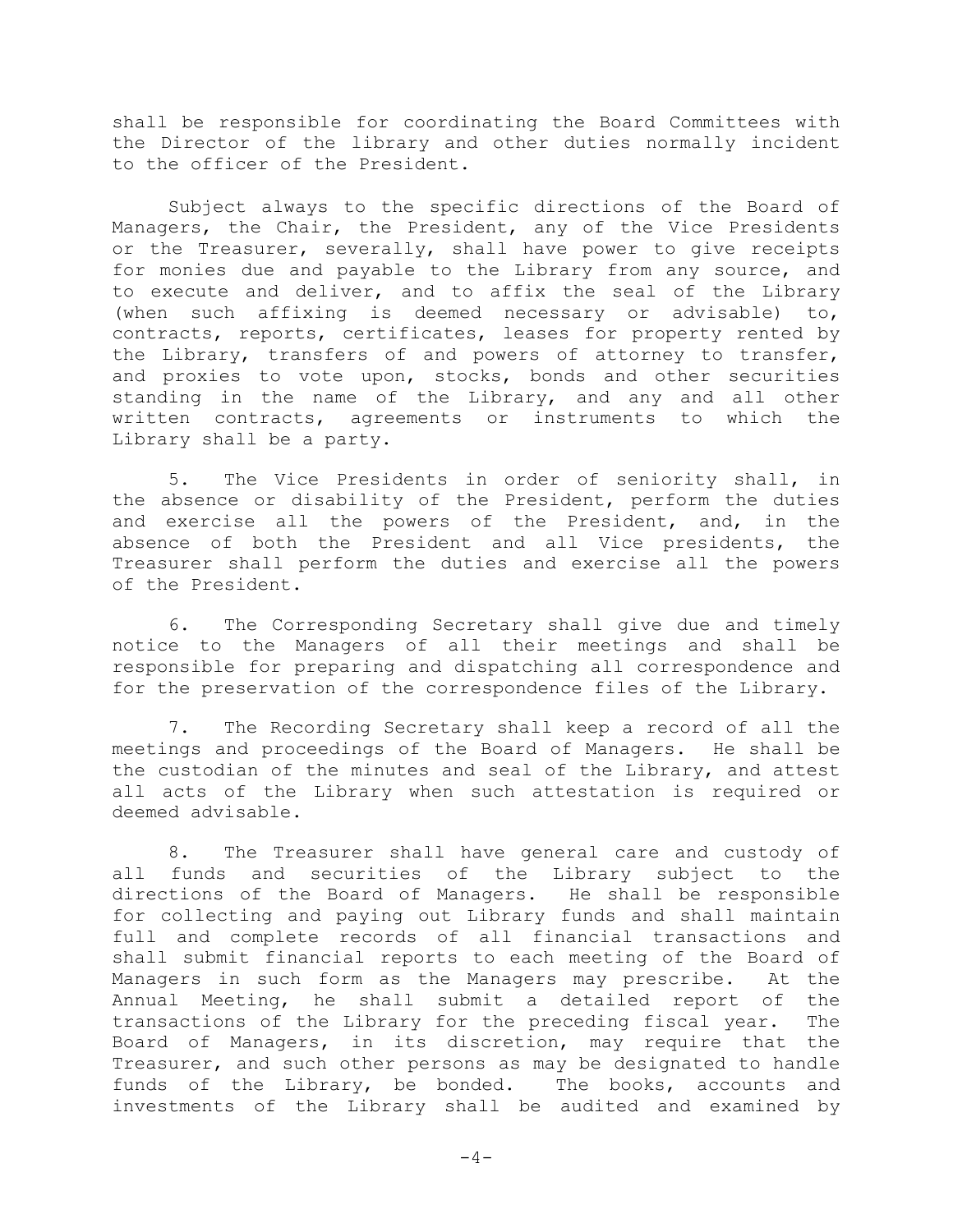certified public accountants to be appointed annually by the Board of Managers at the Annual Meeting or whenever the Board of Managers may direct. A copy of their audit and report together with the annual report of the Treasurer shall be presented at each Annual Meeting or at a meeting held as soon thereafter as possible.

9. The Assistant Treasurers shall, in the absence of the Treasurer, perform the duties of that officer.

10. The Library Director shall be a non-voting officer and shall be authorized to execute documents authorized by the Board.

# ARTICLE V

## Committees

1. The Board of Managers, by vote of a majority of the entire Board, may appoint an Executive Committee, which shall consist of not less than five Managers, including the President, who shall be the Chairman of the Committee. Such Committee shall be appointed at the Annual Meeting to serve until the next Annual Meeting or until its successor is elected. Vacancies occurring in the Executive Committee from any cause shall be filled by the Board of Managers at any meeting thereof by a vote of the majority of the entire Board. The Committee shall have power to establish its own rules of procedure and to determine the time and place of its meetings. A majority of the members of the Committee shall constitute a quorum for the transaction of business and in every case an affirmative vote of a majority of the members present (a quorum being present) shall be necessary for the taking of any action. The Committee shall keep regular minutes of its proceedings and shall report the same to the Board. During the intervals between the meetings of the Board of Managers, the Executive Committee, except as limited by law, the Certificate of Incorporation, these By-Laws or the direction of the Board of Managers shall possess and may exercise all the authority and powers of the Board in the management and direction of the affairs of the Library except that the Committee shall not have authority as to the following matters: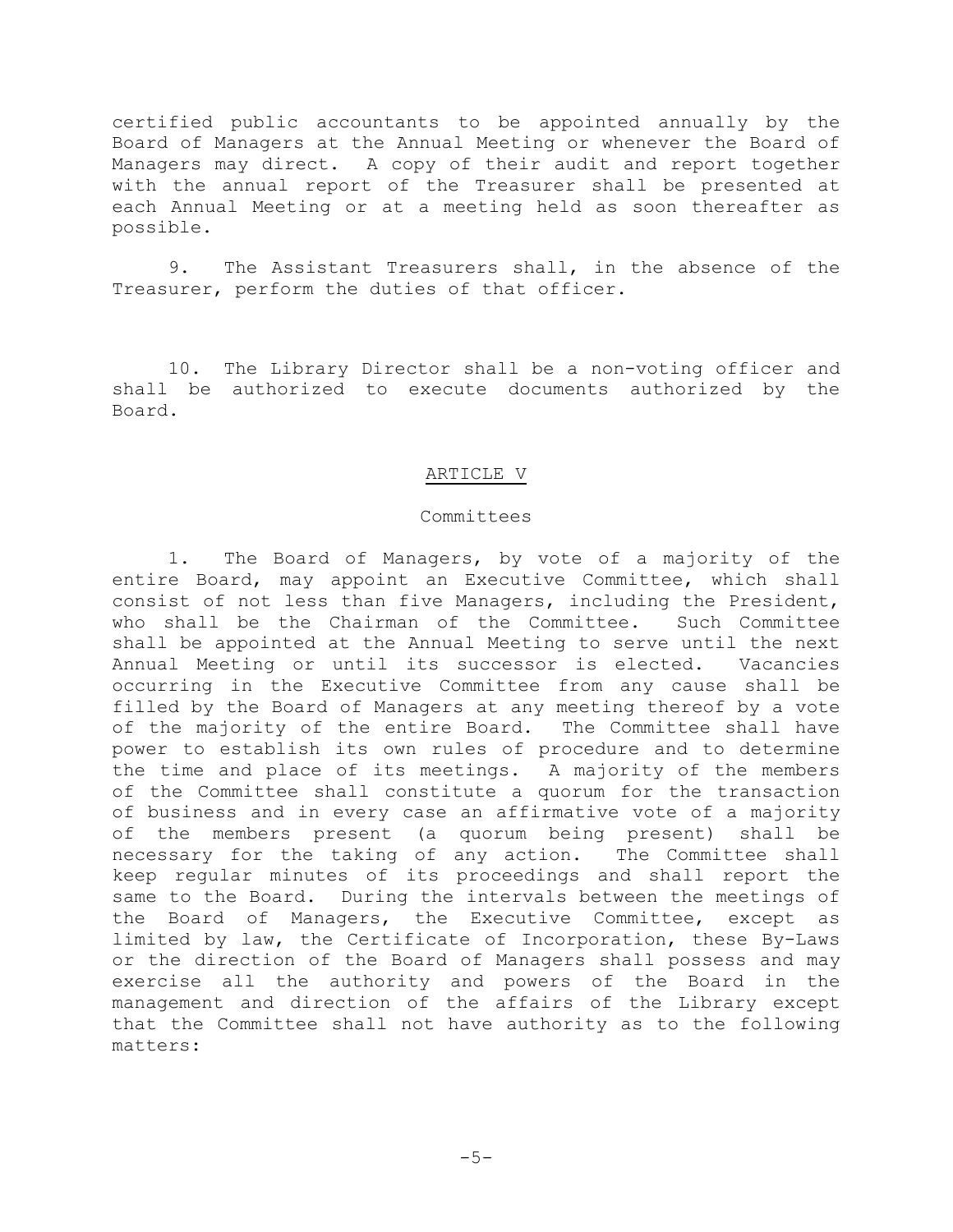(i) The removal of any Manager or officer, or the filing of vacancies in the Board of Managers or in any committee;

(ii) The amendment or repeal of the By-Laws or the adoption of new By-Laws; or

(iii) The amendment or repeal of any resolution of the Board which bi its terms shall not be so amendable or repealable.

2. The Board of Managers may from time to time appoint such other standing or special committees as may be necessary to carry out the functions of the Library. These committees shall have such duties and powers as are granted to them by the Board, but in no case shall have powers which are not authorized for standing committees under Section 712 of the New York Not-for-Profit Corporation Law.

3. The Board of Managers or the President, subject to approval by the Board, may appoint committees of the corporation. These committees shall have such duties and powers as are granted to them by the board, but in no case shall have powers which are not authorized for standing committees under Section 712 of the New York Not-for-Profit Corporation Law.

# ARTICLE VI

### Library Director

1. The Board of Managers shall appoint a Library Director ("Director") who shall, subject to the direction of the Board of Managers, have complete administrative control of the operations<br>of the Library and of its salaried personnel. The Director of the Library and of its salaried personnel. shall be responsible for the efficient functioning of the Library and shall be expected to attend, and present reports at, all meetings of the Board of Managers and of the Executive Committee. The Director shall be responsible to the Board of Managers and officers who will establish the policies which he shall administer. His salary shall be fixed by the Board of Managers and he shall be subject to removal by the Board at any time.

#### ARTICLE VII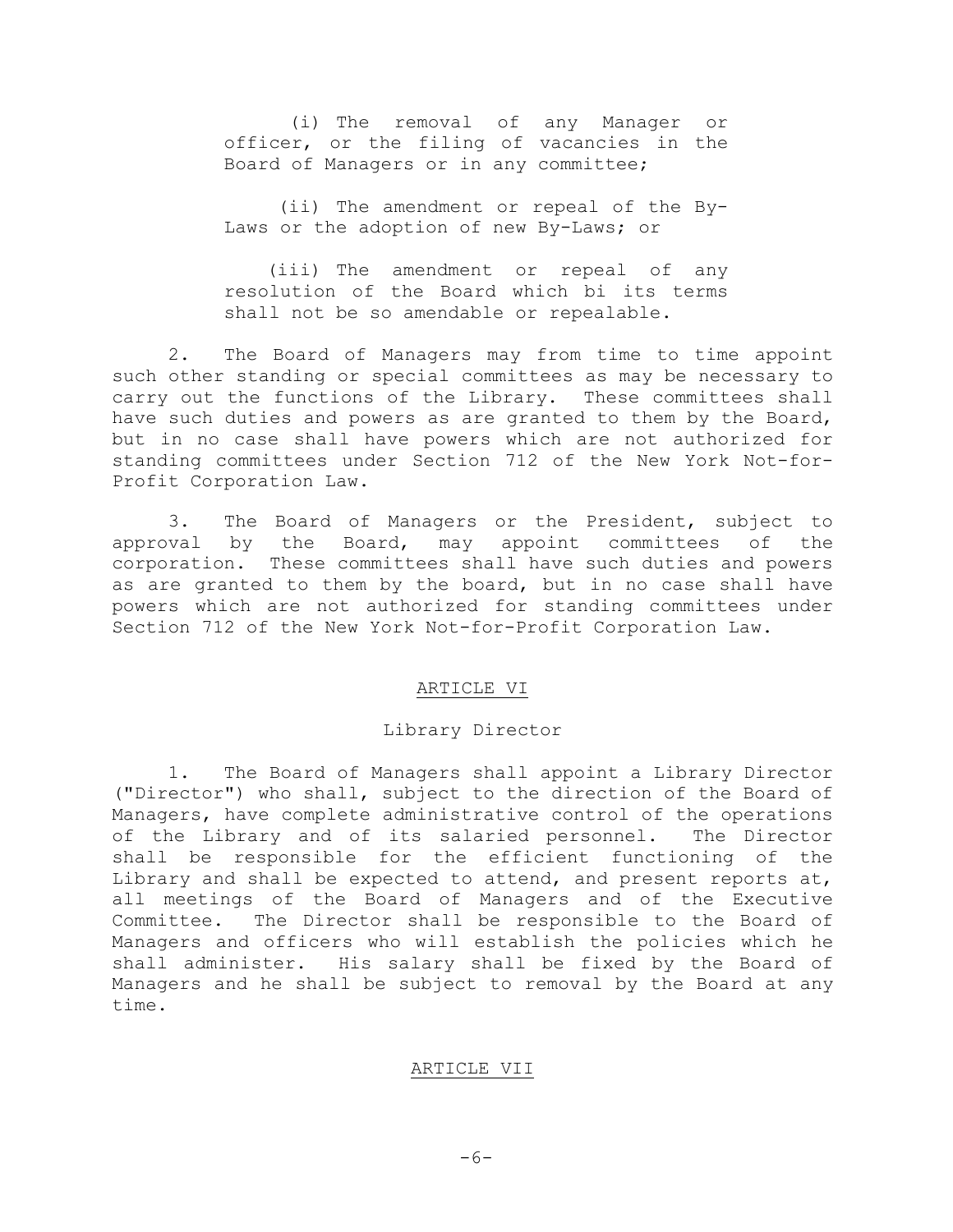#### Rules and Regulations

1. The Board of Managers shall establish rules and regulations governing the use and operations of the Library's services and prescribing the privileges and obligations of the various classes of patrons making use of such services.

## ARTICLE VIII

## Trustees Emeritus

1. From time to time, the Board of Managers may designate from among its members *Trustee Emeritus*. The number of members so designated shall be in the sole discretion of the Board of Managers and each individual shall be designated by a majority vote of the Board. To be eligible as a *Trustee Emeritus*, a board member shall serve at least four (4) years as a member of the Board.

2. A *Trustee Emeritus* shall have all the rights and privileges of a member of the Board except he or she shall not be a voting member and shall not be considered in determining a quorum of the Board as herein provided.

3. The duties of a *Trustee Emeritus* shall be to render advice to and consult with the Board of Managers on various matters relating to the finances, maintenance, and operations of the library. The Trustee shall be entitled to attend all Board meetings and participate on committees of the library.

4. Upon the designation of a Board member as a *Trustee Emeritus*, the Board of Managers may elect a new member to the Board of Managers to fill the vacancy on the Board.

### ARTICLE IX

## Funds and Securities

1. The monies of the Library shall be deposited in the name of the Library in such banks or trust companies as the Board of Managers may designate, and shall be only drawn upon authorization by, or upon checks signed by, such officer or officers, or such other person or persons as the Board may from time to time designate.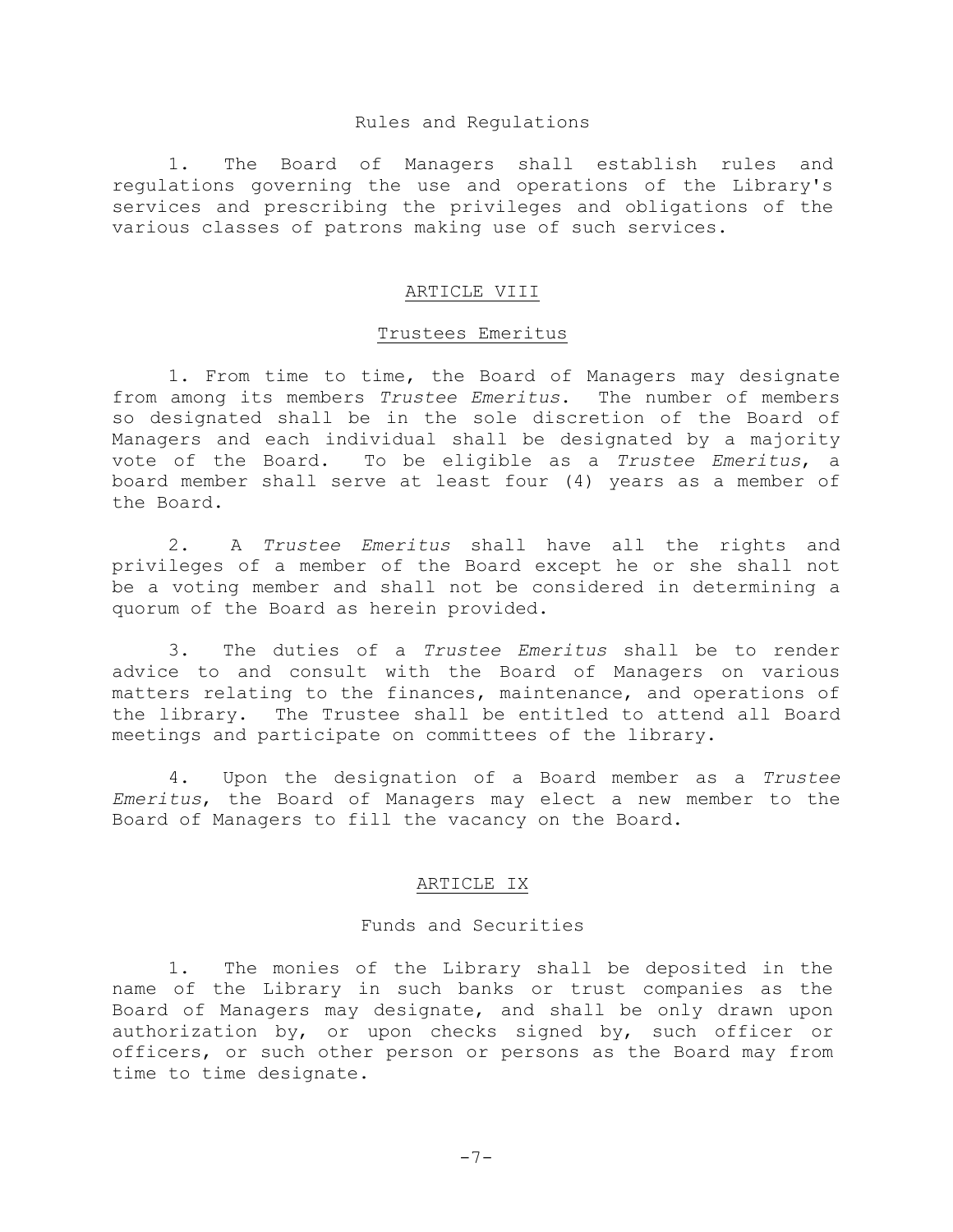2. The securities owned by the Library shall be held in such custody as the Board of Managers may designate.

# ARTICLE X

# Fiscal Year

1. The fiscal year of the Library shall commence on the first day of January and shall end on the thirty-first day of December in each year.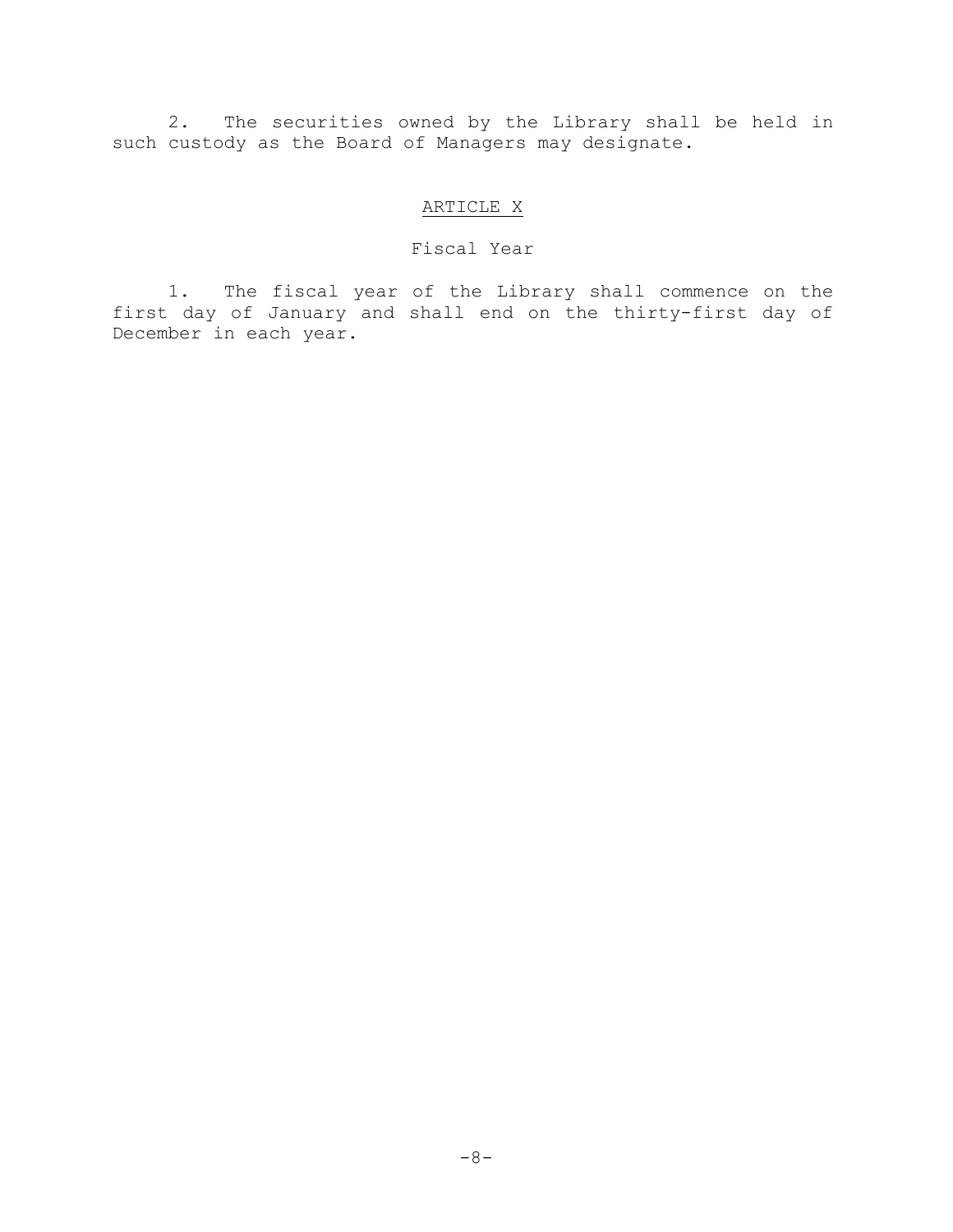#### ARTICLE XI

#### Seal

1. The seal of the Library shall be circular in form and shall bear the name of the Library and the State and year of its incorporation.

#### ARTICLE XII

## Miscellaneous Provisions

1. Unless otherwise in these By-Laws provided, any notice required to be given to any Manager or other person under these By-Laws may be given by mailing the same by first-class mail, postage prepaid, addressed to the person entitled thereto at his last known address as it appears on the records of the Library. Such notice shall be deemed to be given at the time of such mailing.

2. Any Manager or other person entitled to any notice under any provision of law, the Certificate of Incorporation, n or these By-Laws, may at any time waive any such notice by written instrument signed by him and delivered to the Library.

3. Wherever necessary or appropriate, the use of any gender in these By-Laws shall be deemed to include the other gender.

#### ARTICLE XIII

## Indemnification

1. Each Manager and officer of the Library whether or not then in office, and each person whose testator or intestate was such Manager or officer, shall be indemnified by the Library in accordance with and to the full extent permitted by the New York Not-for-Profit Corporation Law.

#### ARTICLE XIV

Amendments